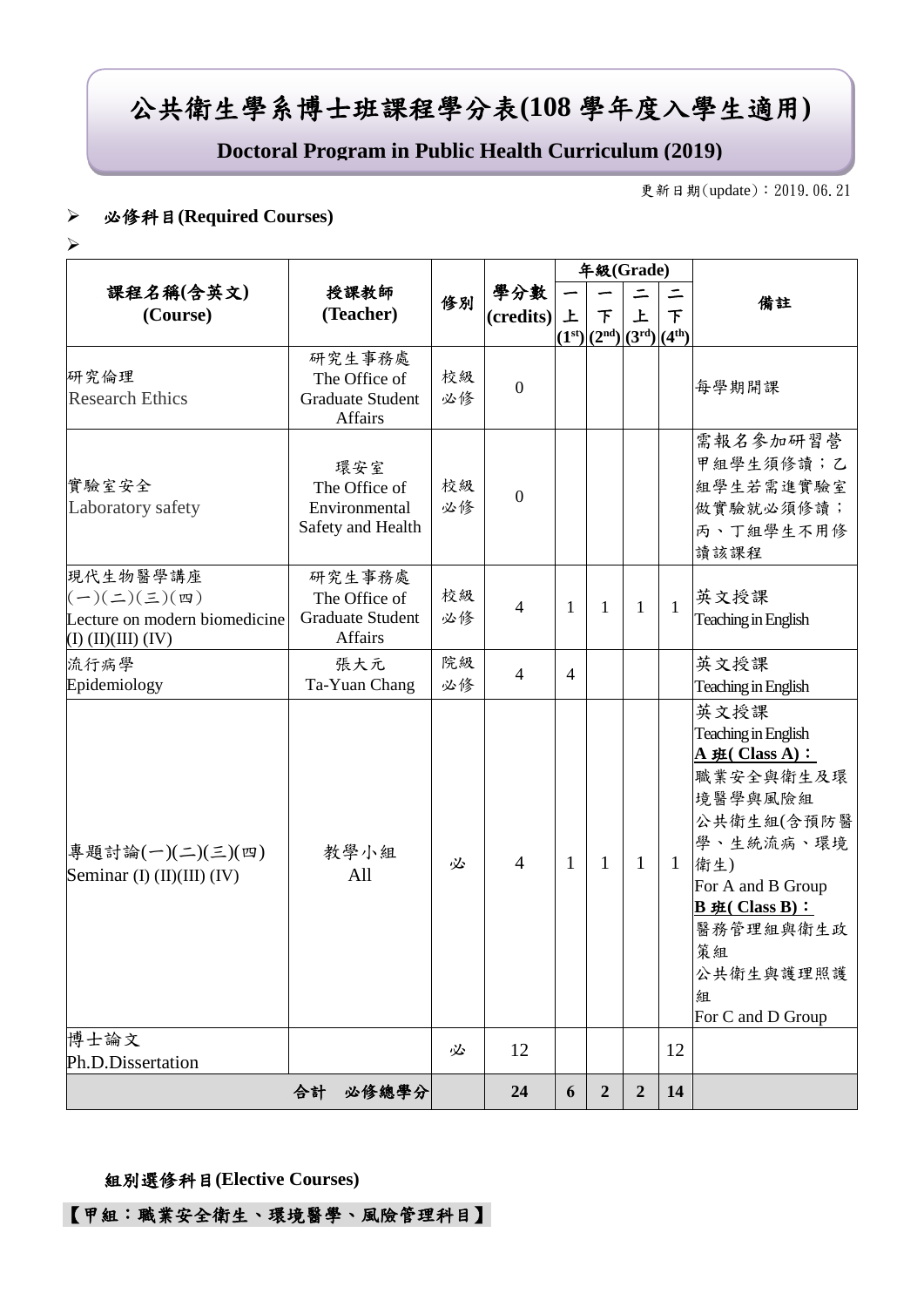### A. **Occupational Safety and Health & Environmental Medicine and Risk**

|                                                 |                                                      |    |                |                    | 年級(Grade) |                     |                |                             |
|-------------------------------------------------|------------------------------------------------------|----|----------------|--------------------|-----------|---------------------|----------------|-----------------------------|
| 課程名稱(含英文)<br>(Course)                           | 授課教師<br>(Teacher)                                    | 修別 | 學分數            | 上                  | 下         | $\mathbf{F}$        | 下              | 備註                          |
|                                                 |                                                      |    | (credits)      | (1 <sup>st</sup> ) |           | $(2nd) (3rd) (4th)$ |                |                             |
| 風險分析與決策<br>Risk analysis & decision making      | 江舟峰<br>選<br>Chow-Feng Chiang                         |    | $\overline{2}$ |                    | 2         |                     |                |                             |
| 高等職業衛生                                          | 張大元                                                  | 選  | $\overline{2}$ | $\overline{2}$     |           |                     |                |                             |
| Advanced occupational health                    | Ta-Yuan Chang                                        |    |                |                    |           |                     |                |                             |
| 高等風險評估與管理                                       | 風管系<br>教師                                            |    |                |                    |           |                     |                | 英文授課                        |
| Advanced risk assessment and<br>risk management | 選<br>Department of<br><b>Health Risk</b><br>Mangment |    | 3              |                    | 3         |                     |                | Teaching in English         |
| 高等職業醫學 Advanced<br>occupational medicine        | 劉秋松<br>Chiu-Shong Liu                                | 選  | $\overline{2}$ |                    | 2         |                     |                |                             |
| 高等安全科技 Advanced<br>safety technology            | 王義文<br>Wang, Yih-Wen                                 | 選  | $\overline{2}$ |                    |           | $\overline{2}$      |                |                             |
| 高等人因工程<br>Advanced ergonomics                   | 羅宜文<br>Ei-Wen Lo                                     | 選  | $\overline{2}$ |                    |           |                     | $\overline{2}$ | 英文授課<br>Teaching in English |
| 醫療器材管理與法規                                       |                                                      |    |                |                    |           |                     |                | 職業安全生及環境                    |
| Management and                                  | 林殿傑                                                  | 選  | $\overline{2}$ |                    | 2         |                     |                | 醫學與風險組、醫學                   |
| <b>Regulation of Medical</b>                    |                                                      |    |                |                    |           |                     |                | 工程與復健科技產<br>業博士學位學程         |
| <b>Devices</b>                                  |                                                      |    |                |                    |           |                     |                |                             |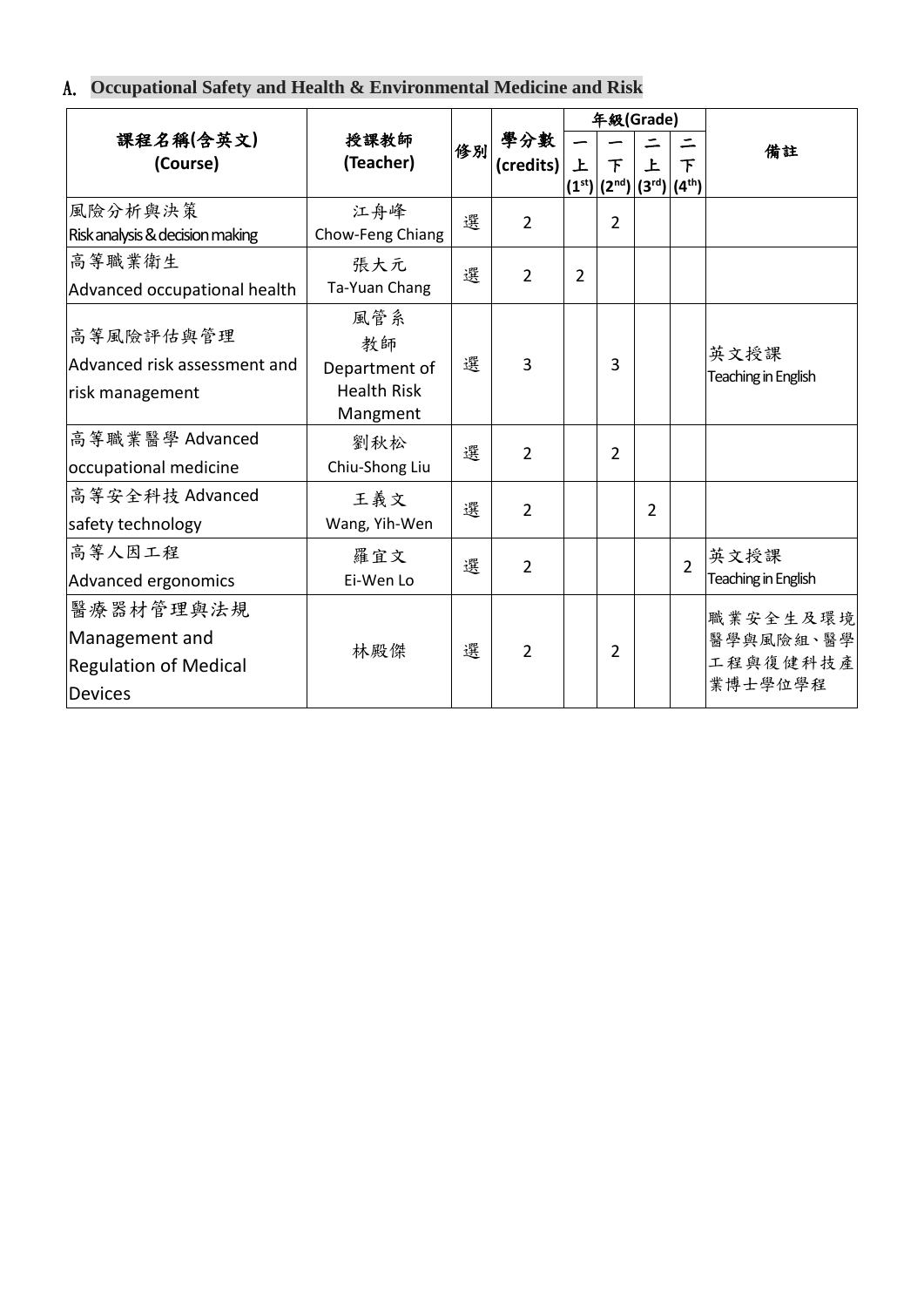### 【乙組:預防醫學、生統流病、環境衛生科目】

B. **Public Health (Including Preventive Medicine, Biostatistics, Epidemiology and Environmental Health)**

|                                               |                        |    |                  |                | 年級(Grade)              |                |                    |                             |
|-----------------------------------------------|------------------------|----|------------------|----------------|------------------------|----------------|--------------------|-----------------------------|
| 課程名稱(含英文)<br>(Course)                         | 授課教師<br>(Teacher)      | 修別 | 學分數<br>(credits) | $\overline{E}$ | 下                      | 上              | $\equiv$<br>$\top$ | 備註                          |
|                                               |                        |    |                  |                | $(1st)(2nd)(3rd)(4th)$ |                |                    |                             |
| 醫療人類學                                         | 師資待聘                   | 選  | $\overline{2}$   | $\overline{2}$ |                        |                |                    | 英文授課                        |
| <b>Medical Anthropology</b>                   |                        |    |                  |                |                        |                |                    | Teaching in English         |
| 大數據分析在醫學與公共衛生                                 |                        |    |                  |                |                        |                |                    |                             |
| 之應用                                           | 陳志誠                    | 選  | $\overline{2}$   |                | $\overline{2}$         |                |                    | 英文授課                        |
| Application of big data analysis              | Chen, Patrick S.       |    |                  |                |                        |                |                    | Teaching in English         |
| in medicine and public health                 |                        |    |                  |                |                        |                |                    |                             |
| 傳染病之分子系統演化分析                                  | 藍郁青                    |    |                  |                |                        |                |                    |                             |
| The phylogenetic analysis of infectious       | Yu-Ching Lan           | 選  | $\overline{2}$   | $\overline{2}$ |                        |                |                    |                             |
| disease                                       |                        |    |                  |                |                        |                |                    | 兩年開一次                       |
| 臨床試驗                                          | 李采娟                    | 選  | $\overline{2}$   |                | 2                      |                |                    | (105、107 學年度…)              |
| <b>Clinical trials</b>                        | Li ,Tsai-Chung         |    |                  |                |                        |                |                    | 單學年度                        |
| 健康行為與疾病風險議題                                   | 陳秋瑩                    |    |                  |                |                        |                |                    | 兩年開一次                       |
| Issues on health behavior<br>& disease risk   | Chiu-Ying Chen         | 選  | $\overline{2}$   |                | 2                      |                |                    | (108、110 學年度…)<br>雙學年度      |
| 實務傳染病建模分析                                     |                        |    |                  |                |                        |                |                    |                             |
| Applied infectious disease modeling &         | 謝英恒                    | 選  | $\overline{2}$   |                | 2                      |                |                    | 英文授課<br>Teaching in English |
| analysis                                      | Ying-Hen Hsieh         |    |                  |                |                        |                |                    |                             |
| 高等存活分析                                        | 梁文敏                    | 選  | $\overline{2}$   |                | 2                      |                |                    |                             |
| Advanced survival analysis                    | Liang, Wen-Miin<br>何文照 |    |                  |                |                        |                |                    |                             |
| 高等職業與環境流行病學                                   | Wen-Chao Ho            |    |                  |                |                        |                |                    | 英文授課                        |
| Advanced discussion in occupational &         | 周子傑                    | 選  | 2                |                | 2                      |                |                    | Teaching in English         |
| environmental epidemiology                    | Tzu-Chieh Chou         |    |                  |                |                        |                |                    |                             |
| 高等環境系統分析與模擬                                   | 王曉中                    | 選  |                  |                |                        |                |                    | 英文授課                        |
| Environmental system analysis<br>and modeling | John HC Wang           |    | $\overline{2}$   |                | $\overline{2}$         |                |                    | Teaching in English         |
| 公共衛生學諮詢                                       | 蔡清讚                    |    |                  |                |                        |                |                    |                             |
| Consultation in public health                 | Tsai Ching-Tsan        | 選  | $\overline{2}$   |                |                        | $\overline{2}$ |                    |                             |
|                                               | 梁文敏                    |    |                  |                |                        |                |                    |                             |
| 巨量醫學資料分析                                      | Liang, Wen-Miin        | 選  | 2                |                |                        | $\overline{2}$ |                    |                             |
| Big Data Analysis in Medicine                 | 王世亨                    |    |                  |                |                        |                |                    |                             |
|                                               | Shi-Heng Wang          |    |                  |                |                        |                |                    |                             |
| 健康資料庫應用實務                                     | 陳培君                    |    |                  |                |                        |                |                    |                             |
| Practical methods for                         | Pei-Chun Chen          | 選  |                  |                | 2                      |                |                    | 一般生選修                       |
| secondary data analysis                       |                        |    |                  |                |                        |                |                    |                             |
| 健康資料庫應用實務                                     | 陳培君                    |    |                  |                |                        |                |                    |                             |
| Practical methods for                         | Pei-Chun Chen          | 選  | $\overline{2}$   |                | 2                      |                |                    | 英文授課<br>Teaching in English |
| secondary data analysis                       |                        |    |                  |                |                        |                |                    |                             |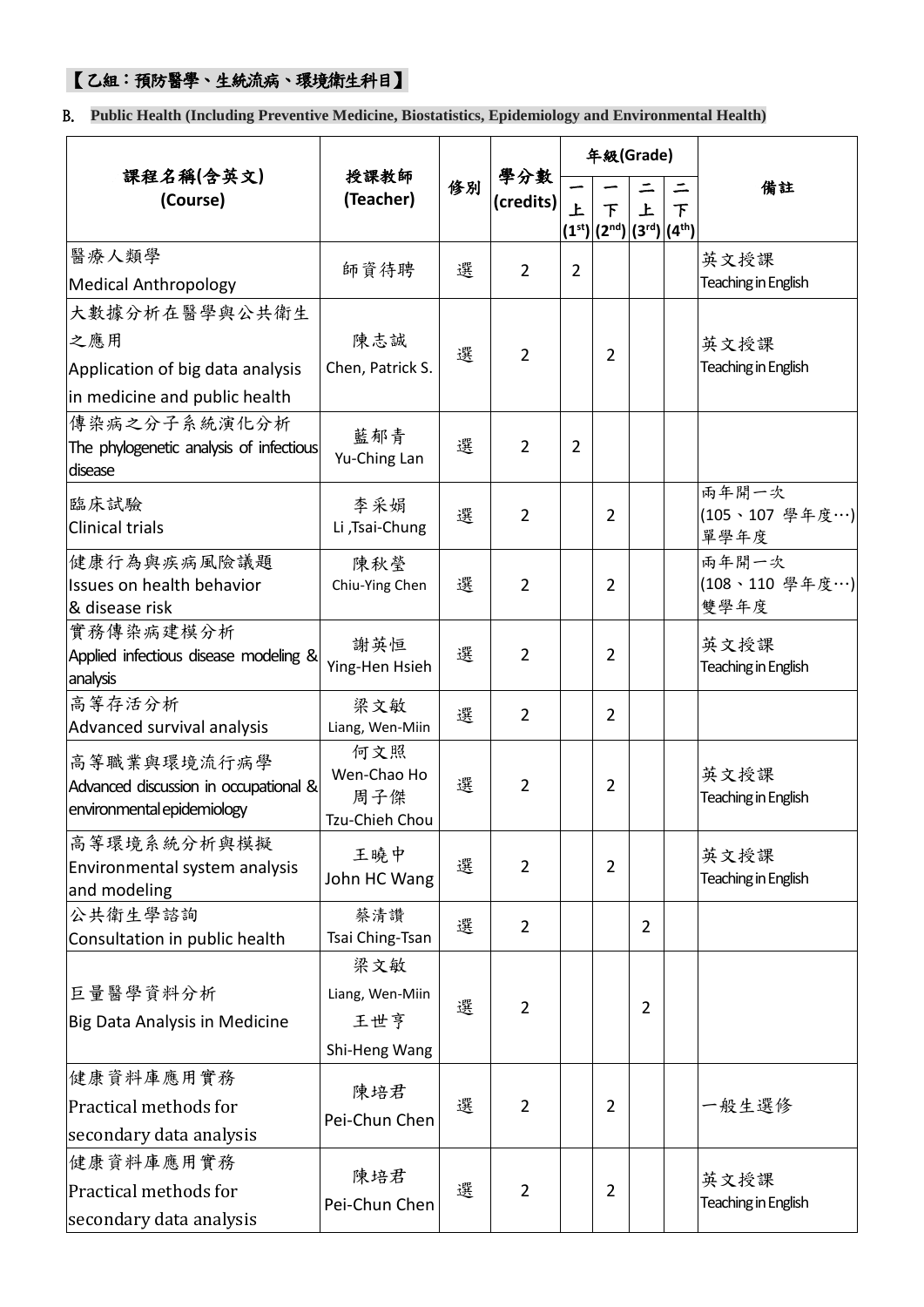| 論文與研究計畫寫作 Scientific <br>writing       | 宋鴻樟<br>Fung-Chung J<br>Sung | 選 | 2 | 2 |  | 自 105 學年入學生<br>起預計每年9月-<br>10 月密集上課2<br>個月,每次上課4<br>小時    |
|----------------------------------------|-----------------------------|---|---|---|--|-----------------------------------------------------------|
| 流行病學調查實務 Case study<br>in epidemiology | 宋鴻樟<br>Fung-Chung J<br>Sung | 選 |   | 2 |  | 自 105 學年入學生<br>起預計每 年9月-<br>10 月密集上課 2<br>個月,每次上課4<br>小時。 |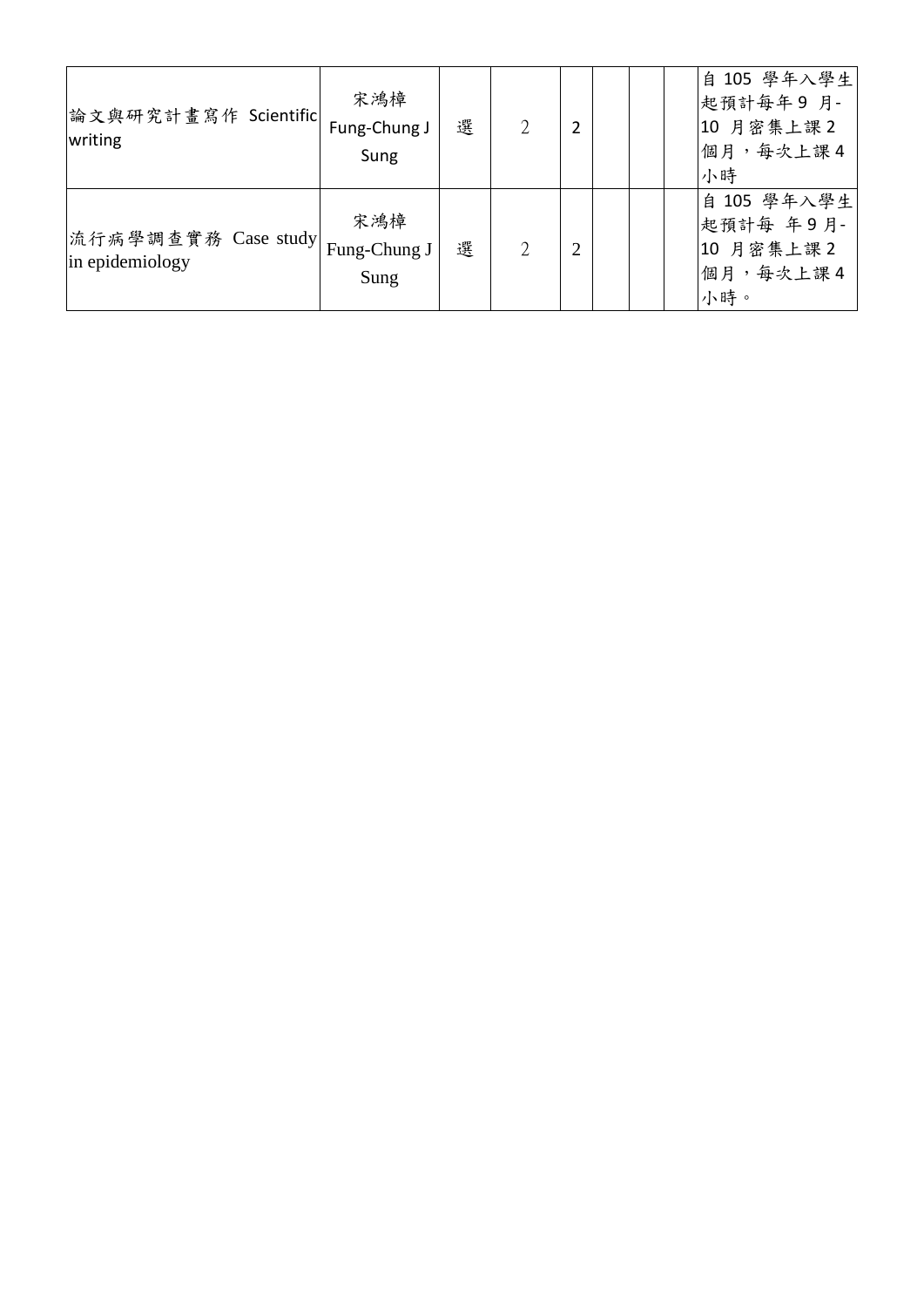### 【丙組:醫務管理與衛生政策科目】

#### C. **Hospital Management & Health Policy**

|                                                                             |                                                                                                   |    |                  |                | 年級(Grade)                    |   |   |                                                             |
|-----------------------------------------------------------------------------|---------------------------------------------------------------------------------------------------|----|------------------|----------------|------------------------------|---|---|-------------------------------------------------------------|
| 課程名稱(含英文)<br>(Course)                                                       | 授課教師<br>(Teacher)                                                                                 | 修別 | 學分數<br>(credits) |                | 下<br>(1st) (2nd) (3rd) (4th) | 上 | 下 | 備註                                                          |
| 組織行為與人力資源管理<br>Organizational Behavior and<br>Human Resources<br>Management | 李佳綺<br>Chiachi Bonnie Lee                                                                         | 選  | $\overline{2}$   | $\overline{2}$ |                              |   |   | 兩年開一次<br>(108、110 學年<br>度…)雙學年度                             |
| 高等健康經濟與政策<br>Advanced health economics<br>and policy                        | 黃光華<br>Kuang-Hua<br>Huang<br>謝嘉容<br>Chia-Rong Hsieh<br>王中儀<br>Jong-Yi Wang<br>何秉樺<br>Ho, Ping-Hua | 選  | $\overline{2}$   | $\overline{2}$ |                              |   |   | 兩年開一次<br>(107、109學年<br>度…)單學年度<br>英文授課<br>需先修碩士班經濟<br>學相關課程 |
| 臨床決策支援系統<br>Clinical decision support systems                               | 蔡興國<br>Sinkuo Daniel Chai                                                                         | 選  | $\overline{2}$   | $\overline{2}$ |                              |   |   | 兩年開一次<br>(108、110 學年<br>度…)雙學年度<br>英文授課                     |
| 衛生制度的政治經濟學<br>Political economy of health<br>systems                        | 陳秋瑩<br>Chiu-Ying Chen<br>張毓宏<br>Yu-Hung Chang                                                     | 選  | $\overline{2}$   | $\overline{2}$ |                              |   |   | 兩年開一次<br>(107、109 學年<br>度…)單學年度<br>英文授課                     |
| 研究方法應用與寫作技巧<br>Applications of research<br>methods &writing skills          | 蔡文正<br>Wen-Chen Tsai<br>鐘威昇                                                                       | 選  | $\overline{2}$   |                | $\overline{2}$               |   |   | 兩年開一次<br>(108、110 學年<br>度…)雙學年度<br>英文授課                     |
| 健康照護策略與行銷管理<br>Healthcare strategy & marketing<br>management                | 郝宏恕<br>Horng-Shuh Hao<br>楊文惠<br>Wen-Hui Yang                                                      | 選  | $\overline{2}$   |                | $\overline{2}$               |   |   | 兩年開一次<br>(107、109 學年<br>度…)單學年度                             |
| 長期照護與管理<br>Long-term care & management                                      | 謝淑惠<br>Shwn-Huey Shieh<br>蔡淑鳳<br>Tsai, Shu-Feng                                                   | 選  | $\overline{2}$   |                | $\overline{2}$               |   |   | 兩年開一次<br>(108、110 學年<br>度…)雙學年度<br>英文授課                     |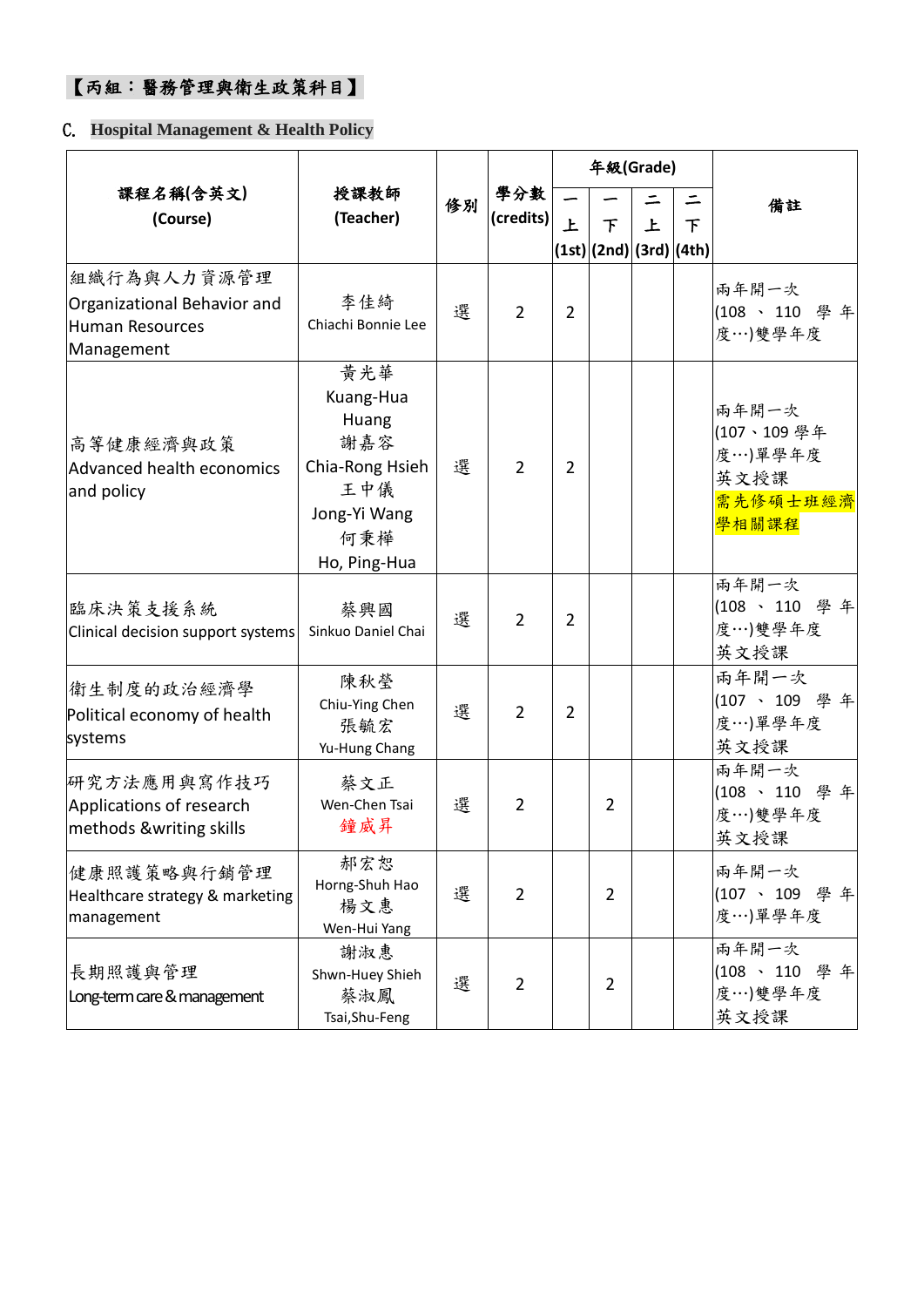### 【丁、護理科目】

### D. **Public Health & Nursing Care**

|                                                                                                     |                   |                         | 學分數            |                |                               | 年級(Grade) |                |                             |
|-----------------------------------------------------------------------------------------------------|-------------------|-------------------------|----------------|----------------|-------------------------------|-----------|----------------|-----------------------------|
| 課程名稱(含英文)<br>(Course)                                                                               | (Teacher)         | 授課教師<br>修別<br>(credits) |                | 上              | 下<br> (1st) (2nd) (3rd) (4th) | 上         | ニ<br>下         | 備註                          |
| 護理哲學與理論發展<br>Nursing philosophy & theory<br>development                                             | 馬維芬<br>Wei-Fen Ma | 選                       | 3              | 3              |                               |           |                |                             |
| 高等質化研究方法<br>Advanced qualitative research<br>method                                                 | 施欣欣               | 選                       | 3              |                | 3                             |           |                |                             |
| 高等量化研究方法<br>Advanced quantitative research<br>methodology                                           | 廖玟君               | 選                       | 3              |                |                               | 3         |                | 英文授課<br>Teaching in English |
| 健康產業之實務與研發<br>Practices, research and<br>development in health science<br>industry                  | 趙蓓敏               | 選                       | $\overline{2}$ | $\overline{2}$ |                               |           |                | 健康科技產業博<br>士學位學程<br>(學程必選)  |
| 醫療行銷管理特論<br>Special topics on healthcare<br>marketing                                               | 郝宏恕               | 選                       | $\overline{2}$ |                | $\overline{2}$                |           |                | 健康科技產業博<br>士學位學程<br>(學程必選)  |
| 健康產業之醫材法規暨智慧財<br>產權<br>Medical devices regulatory and<br>intelligent property in health<br>industry | 林殿傑<br>林如華        | 選                       | $\overline{2}$ |                | $\overline{2}$                |           |                | 健康科技產業博<br>士學位學程            |
| 健康產業質化研究 Qualitative<br>research in health science and<br>industry                                  | 曾雅玲               | 選                       | 3              |                | 3                             |           |                | 健康科技產業博<br>士學位學程            |
| 健康產業量性研究法<br>Quantitative research in health<br>science and industry                                | 陳麗麗               | 選                       | 3              |                |                               | 3         |                | 健康科技產業博<br>士學位學程            |
| 前瞻性健康產業檢驗科技<br>Prospective technology in health<br>science industry                                 | 鄭如茜               | 選                       | $\overline{2}$ |                |                               |           | $\overline{2}$ | 健康科技產業博<br>士學位學程            |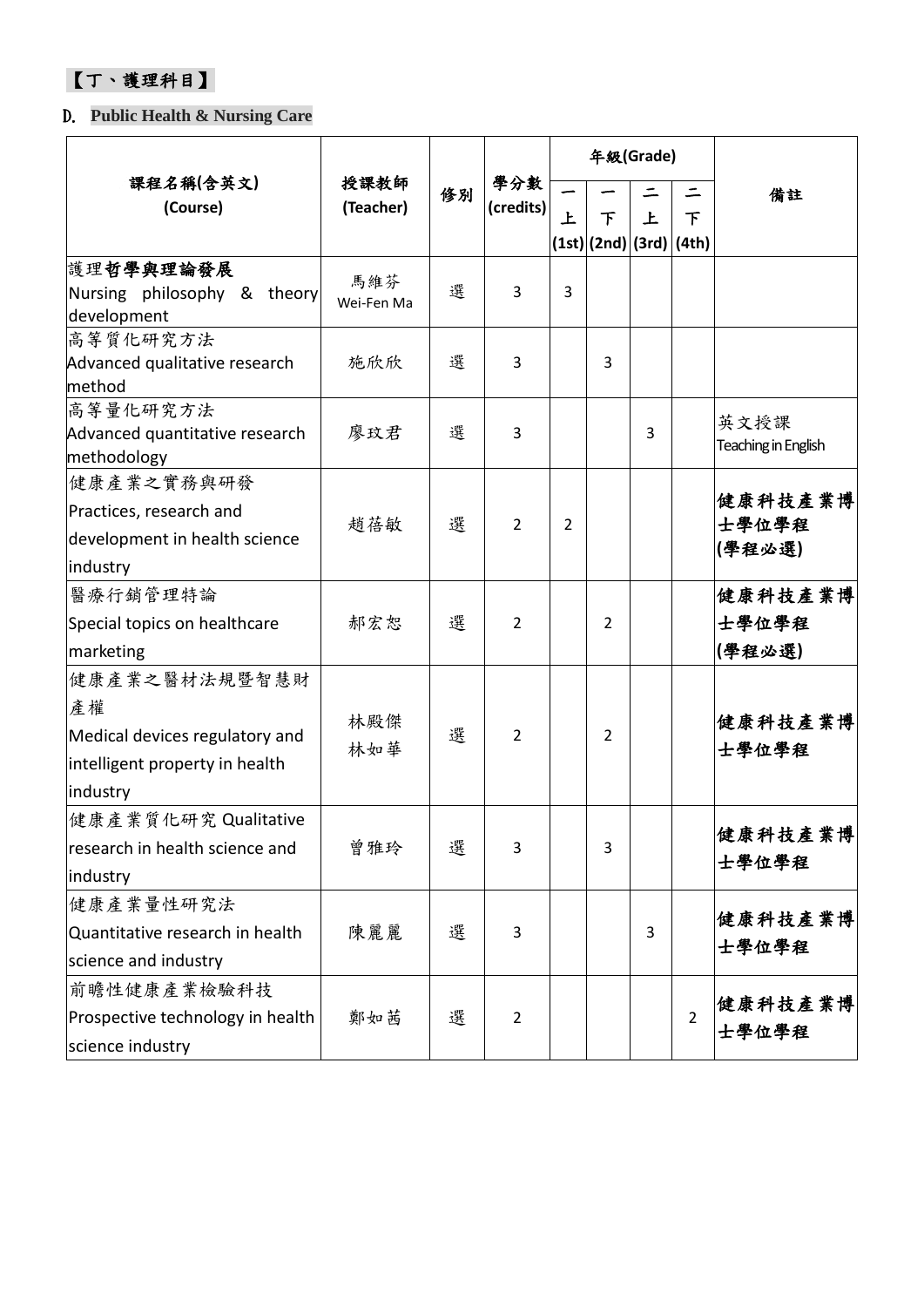#### 不分組選修科目

| 科目名稱<br>中文、英文             | 授課教師          | 修別 | 規定<br>學分               | 備註                                                                                                                                                       |
|---------------------------|---------------|----|------------------------|----------------------------------------------------------------------------------------------------------------------------------------------------------|
| 獨立研究<br>Independent study | 公衛博班教 <br>學小組 | 選  | 三~七年級<br>每學期均開設<br>1學分 | 依 102 年 8 月 30 日博班課程會議決 <br> 議,自103學年度起,資格考後之學<br>生得以修習由指導教授開設之「獨立<br> 研究」課程。<br>Students must choose "independent study"<br>courses after qualify exam. |

## 【修業學分及各組必選修科目之注意事項】 **The graduate credits and each group guideline**

一、本系修業年限一般生組 2~7 年(不含休學期間)。畢業學分為 24 學分,含必修 12 學分,選修 12 學分(需有 6 學分為本系所開之學分),博士畢業論文 12 學分另計。

Students must complete 36-credit courses (Including 12-credit required, 12 credits in doing a thesis and 12-credit electives that there are 6 credits required to be credited by the Department of Public Health.)

二、本系分為職業安全衛生及環境醫學與風險組、公共衛生組(含預防醫學、生統流病、環境衛 生)、醫務管理與衛生政策組、公共衛生與護理照護組共四組。

This program provides four disciplinary tracks for applicants: occupational safety and health & environmental medicine and risk, public health (including preventive medicine, biostatistics, epidemiology and environmental health), hospital management  $\&$  health policy, and public health  $\&$ nursing care.

三、依 **102** 年 **8** 月 **30** 日博班課程**(**於 **102** 年 **9** 月 **18** 日改制為博士班指導委員會**)**會議決議,自 **103** 學年度起,資格考後之學生得以修習由指導教授開設之「獨立研究」課程。

Students must choose "independent study" courses after qualify exam. 四、畢業前必須通過英文鑑定,方能畢業。相關規定依本校「學生英文能力鑑定實施辦法」辦

Students need to pass English ability examination before graduating.

五、「實驗室安全」課程:甲組學生須修讀;乙組學生若需進實驗室做實驗就必須修讀;丙、丁組 學生不用修讀該課程。

The course "Laboratory Safety"is required for Group A students and for Group B students who need to do laboratory experiments. It is not required for Groups C and D students.

六、「健康科技產業博士學位學程」博士生之畢業門檻依該學程畢業學分之規定修習課程,不受公 共衛生學系博士班畢業學分之規定限制。

七、英文能力:

理。

須達到「中國醫藥大學學生英文能力鑑定實施辦法」規定之校外英文檢測鑑定標準或完成校內規 定之配套措施。

八、教學訓練:

博士生須完成至少2學期。惟具全職工作或已具教學經驗者,得提出相關證明至所屬系所辦理認